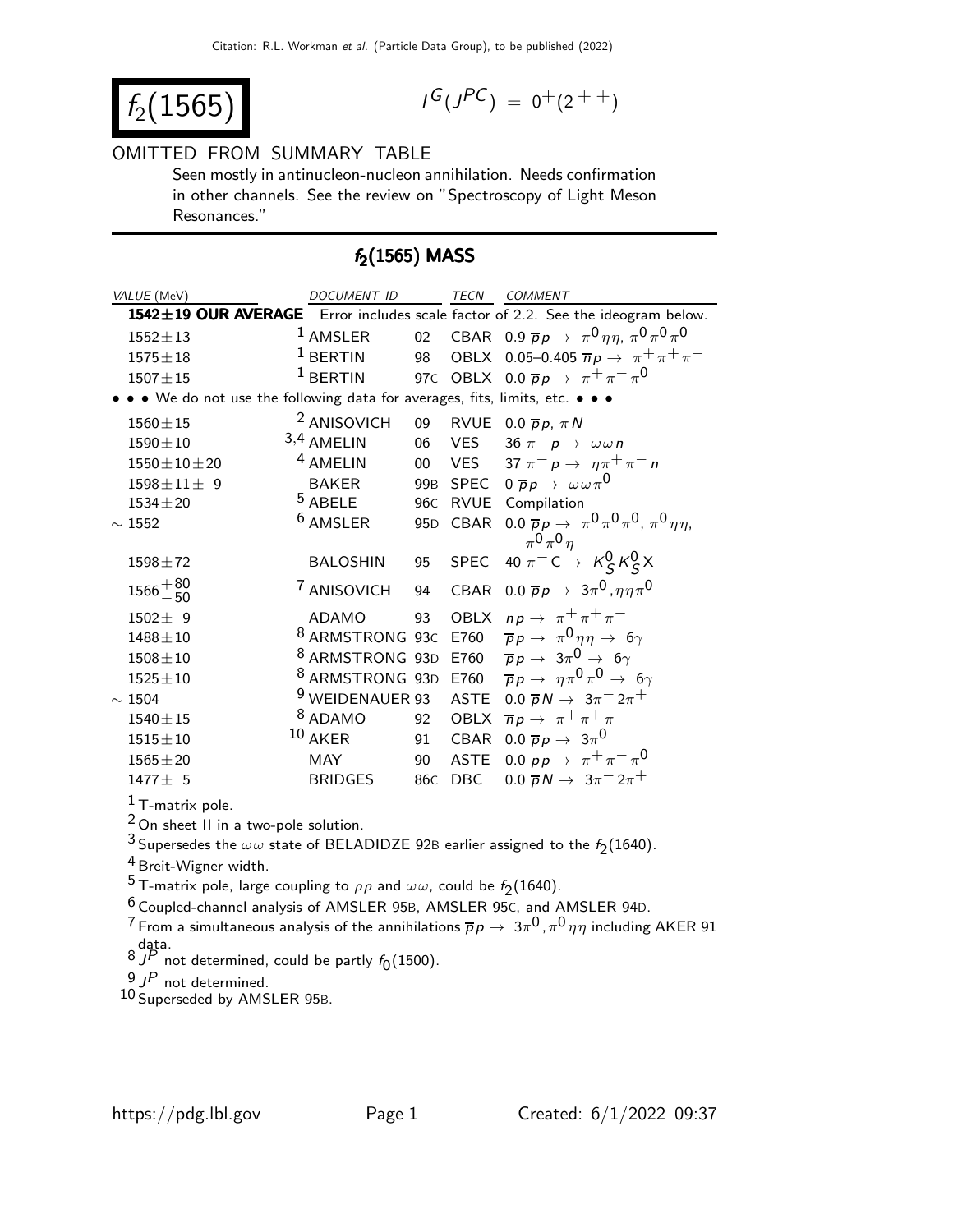

## $f_2(1565)$  WIDTH

| VALUE (MeV)                                                                 | <b>DOCUMENT ID</b>          |                 | <b>TECN</b> | <b>COMMENT</b>                                                                                    |  |  |  |
|-----------------------------------------------------------------------------|-----------------------------|-----------------|-------------|---------------------------------------------------------------------------------------------------|--|--|--|
| 122± 13 OUR AVERAGE                                                         |                             |                 |             |                                                                                                   |  |  |  |
| $113 \pm 23$                                                                | $11$ AMSLER                 |                 |             | 02 CBAR 0.9 $\bar{p}p \to \pi^0 \eta \eta$ , $\pi^0 \pi^0 \pi^0$                                  |  |  |  |
| $119 \pm 24$                                                                | $11$ BERTIN                 | 98              |             | OBLX 0.05-0.405 $\overline{n}p \to \pi^+\pi^+\pi^-$                                               |  |  |  |
| $130 \pm 20$                                                                | $11$ BERTIN                 |                 |             | 97C OBLX 0.0 $\overline{p}p \rightarrow \pi^+\pi^-\pi^0$                                          |  |  |  |
| • • We do not use the following data for averages, fits, limits, etc. • • • |                             |                 |             |                                                                                                   |  |  |  |
| $280 \pm 40$                                                                | <sup>12</sup> ANISOVICH     | 09              |             | RVUE 0.0 $\overline{p}p$ , $\pi N$                                                                |  |  |  |
| $140 \pm 11$                                                                | 13,14 AMELIN                | 06              |             | VES 36 $\pi^- p \to \omega \omega n$                                                              |  |  |  |
| $130 \pm 20 \pm 40$                                                         | 14 AMELIN                   | 00              |             | VES 37 $\pi^- p \rightarrow \eta \pi^+ \pi^- n$                                                   |  |  |  |
| $180 \pm 60$                                                                | $15$ ABELE                  | 96 <sub>C</sub> |             | RVUE Compilation                                                                                  |  |  |  |
| $\sim$ 142                                                                  | 16 AMSLER                   |                 |             | 95D CBAR 0.0 $\overline{p}p \to \pi^0 \pi^0 \pi^0$ , $\pi^0 \eta \eta$ ,<br>$\pi^0 \pi^0 \eta$    |  |  |  |
| $263 \pm 101$                                                               | <b>BALOSHIN</b>             |                 |             | 95 SPEC 40 $\pi^-$ C $\rightarrow$ $K^0_S K^0_S X$                                                |  |  |  |
| $166^{+}_{-}$ $^{80}_{20}$                                                  | <sup>17</sup> ANISOVICH     | 94              |             | CBAR 0.0 $\overline{p}p \rightarrow 3\pi^0, \eta\eta\pi^0$                                        |  |  |  |
| $130 \pm 10$                                                                | $18$ ADAMO                  | 93              |             | OBLX $\overline{n}p \rightarrow \pi^+\pi^+\pi^-$                                                  |  |  |  |
| $148 \pm 27$                                                                | <sup>19</sup> ARMSTRONG 93C |                 |             | E760 $\overline{p}p \rightarrow \pi^0 \eta \eta \rightarrow 6\gamma$                              |  |  |  |
| $103 \pm 15$                                                                | <sup>19</sup> ARMSTRONG 93D |                 |             | E760 $\overline{p}p\rightarrow 3\pi^{0}\rightarrow 6\gamma$                                       |  |  |  |
| $111 \pm 10$                                                                |                             |                 |             | <sup>19</sup> ARMSTRONG 93D E760 $\overline{p}p \rightarrow \eta \pi^0 \pi^0 \rightarrow 6\gamma$ |  |  |  |
| $\sim$ 206                                                                  | <sup>20</sup> WEIDENAUER 93 |                 |             | ASTE $0.0 \overline{p}N \rightarrow 3\pi^{-}2\pi^{+}$                                             |  |  |  |
| $132 \pm 37$                                                                | 19 ADAMO                    | 92              |             | OBLX $\overline{n}p \rightarrow \pi^+\pi^+\pi^-$                                                  |  |  |  |
| $120 \pm 10$                                                                | $21$ AKER                   | 91              |             | CBAR 0.0 $\overline{p}p \rightarrow 3\pi^0$                                                       |  |  |  |
| $170 \pm 40$                                                                | <b>MAY</b>                  | 90              | ASTE        | $0.0 \, \bar{p} \, p \to \pi^+ \pi^- \pi^0$                                                       |  |  |  |
| $116\pm$<br>9                                                               | <b>BRIDGES</b>              | 86C             | DBC         | $0.0 \, \bar{p} N \to 3\pi^{-} 2\pi^{+}$                                                          |  |  |  |

https://pdg.lbl.gov Page 2 Created: 6/1/2022 09:37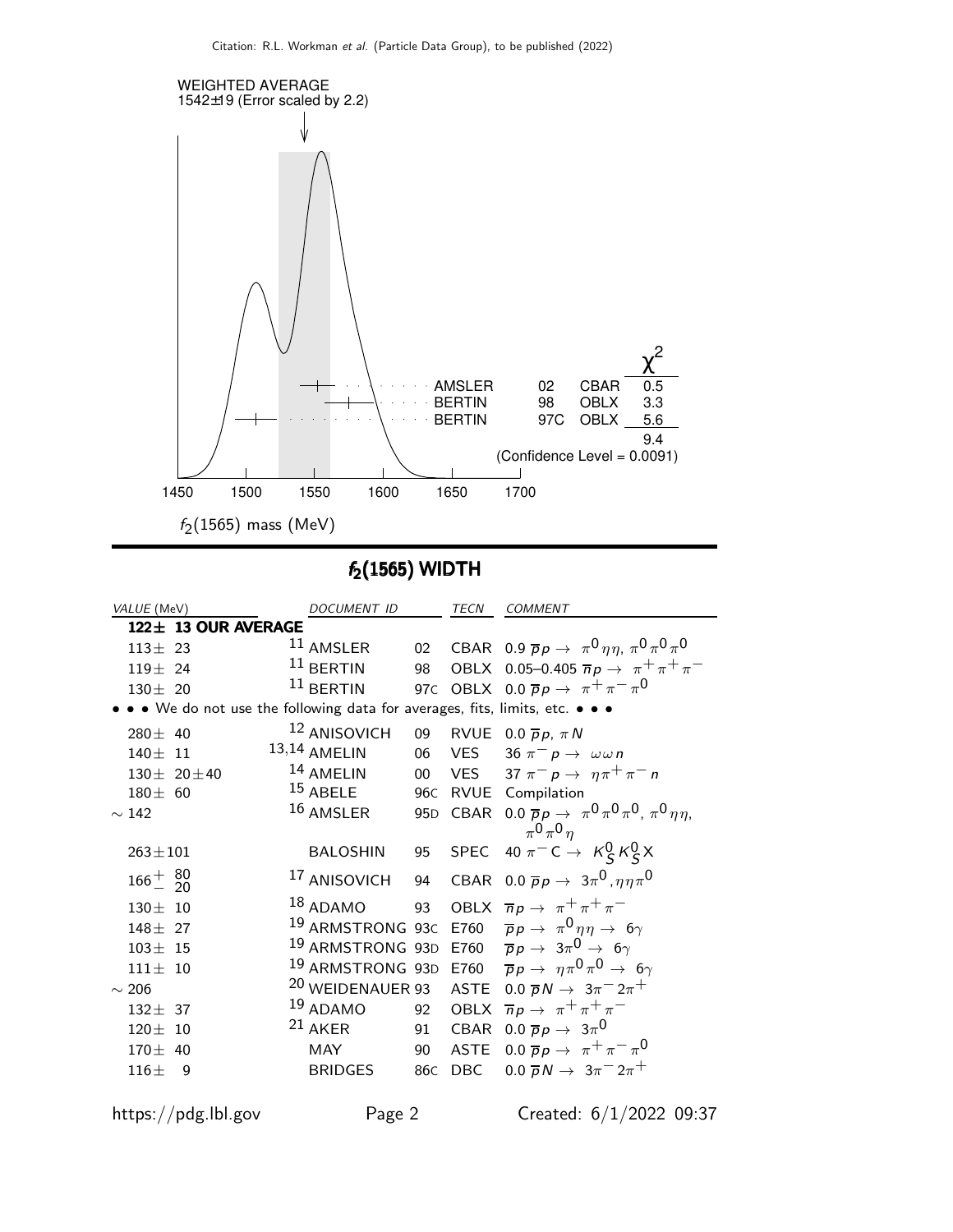11 T-matrix pole.

12 On sheet II in a two-pole solution.

 $^{13}$  Supersedes the  $\omega\omega$  state of BELADIDZE 92B earlier assigned to the  $f_2(1640)$ .

14 Breit-Wigner width.

15 T-matrix pole, large coupling to  $\rho \rho$  and  $\omega \omega$ , could be  $f_2(1640)$ .

16 Coupled-channel analysis of AMSLER 95B, AMSLER 95C, and AMSLER 94D.

 $^{17}$  From a simultaneous analysis of the annihilations  $\overline{p} \, p \to \, 3 \pi^0$  ,  $\pi^0 \, \eta \, \eta$  including <code>AKER 91</code>

data. 18 Supersedes ADAMO 92.

 $^{19}$  J<sup>P</sup> not determined, could be partly  $f_0(1500)$ .

 $^{20}$  J<sup>P</sup> not determined.

21 Superseded by AMSLER 95B.

#### Mode Fraction  $(\Gamma_j/\Gamma)$  $\Gamma_1$   $\pi \pi$  seen  $\Gamma_2$  $\pi^+\pi^-$ −<br>− seen  $\Gamma_3$  $0\pi^0$ seen Γ<sub>4</sub><br>Γ<sub>5</sub>  $^0\rho^0$ seen  $Γ_5$  2π<sup>+</sup>2π −<br>− seen  $\Gamma_6$   $\eta \eta$  seen Γ<sub>7</sub>  $ω\omega$  seen  $\overline{K}$  seen Γg  $\gamma\gamma$  seen

# $f_2(1565)$  DECAY MODES

### $f_2(1565)$  PARTIAL WIDTHS

| $\Gamma(\eta\eta)$     |      |                                                                                                                                                                         |             |                | Г6 |
|------------------------|------|-------------------------------------------------------------------------------------------------------------------------------------------------------------------------|-------------|----------------|----|
| VALUE (MeV)            | EVTS | DOCUMENT ID                                                                                                                                                             | TECN        | <b>COMMENT</b> |    |
|                        |      | $\bullet \bullet \bullet$ We do not use the following data for averages, fits, limits, etc. $\bullet \bullet \bullet$                                                   |             |                |    |
| $1.2 \pm 0.3$          |      | 870 <sup>22</sup> SCHEGELSKY 06A RVUE $\gamma \gamma \rightarrow K_S^0 K_S^0$                                                                                           |             |                |    |
| $\Gamma(KK)$           |      |                                                                                                                                                                         |             |                | Гв |
| <i>VALUE</i> (MeV)     | EVTS | DOCUMENT ID                                                                                                                                                             | TECN        | <b>COMMENT</b> |    |
|                        |      | $\bullet \bullet \bullet$ We do not use the following data for averages, fits, limits, etc. $\bullet \bullet \bullet$                                                   |             |                |    |
| $2.0 \pm 1.0$          |      | 870 <sup>22</sup> SCHEGELSKY 06A RVUE $\gamma \gamma \rightarrow K_S^0 K_S^0$                                                                                           |             |                |    |
| $\Gamma(\gamma\gamma)$ |      |                                                                                                                                                                         |             |                | Γq |
| VALUE (keV)            | EVTS | DOCUMENT ID                                                                                                                                                             | <b>TECN</b> | <b>COMMENT</b> |    |
|                        |      | $\bullet \bullet \bullet$ We do not use the following data for averages, fits, limits, etc. $\bullet \bullet \bullet$                                                   |             |                |    |
| $0.70 \pm 0.14$        | 870  | $^{22}$ SCHEGELSKY 06A RVUE $\gamma\gamma\rightarrow\ K$ <sub>S</sub> $\kappa$ <sup>O</sup> S                                                                           |             |                |    |
|                        |      | <sup>22</sup> From analysis of L3 data at 91 and 183–209 GeV, using $f_2(1565)$ mass of 1570 MeV,<br>width of 160 MeV, $\Gamma(\pi \pi) = 25$ MeV, and SU(3) relations. |             |                |    |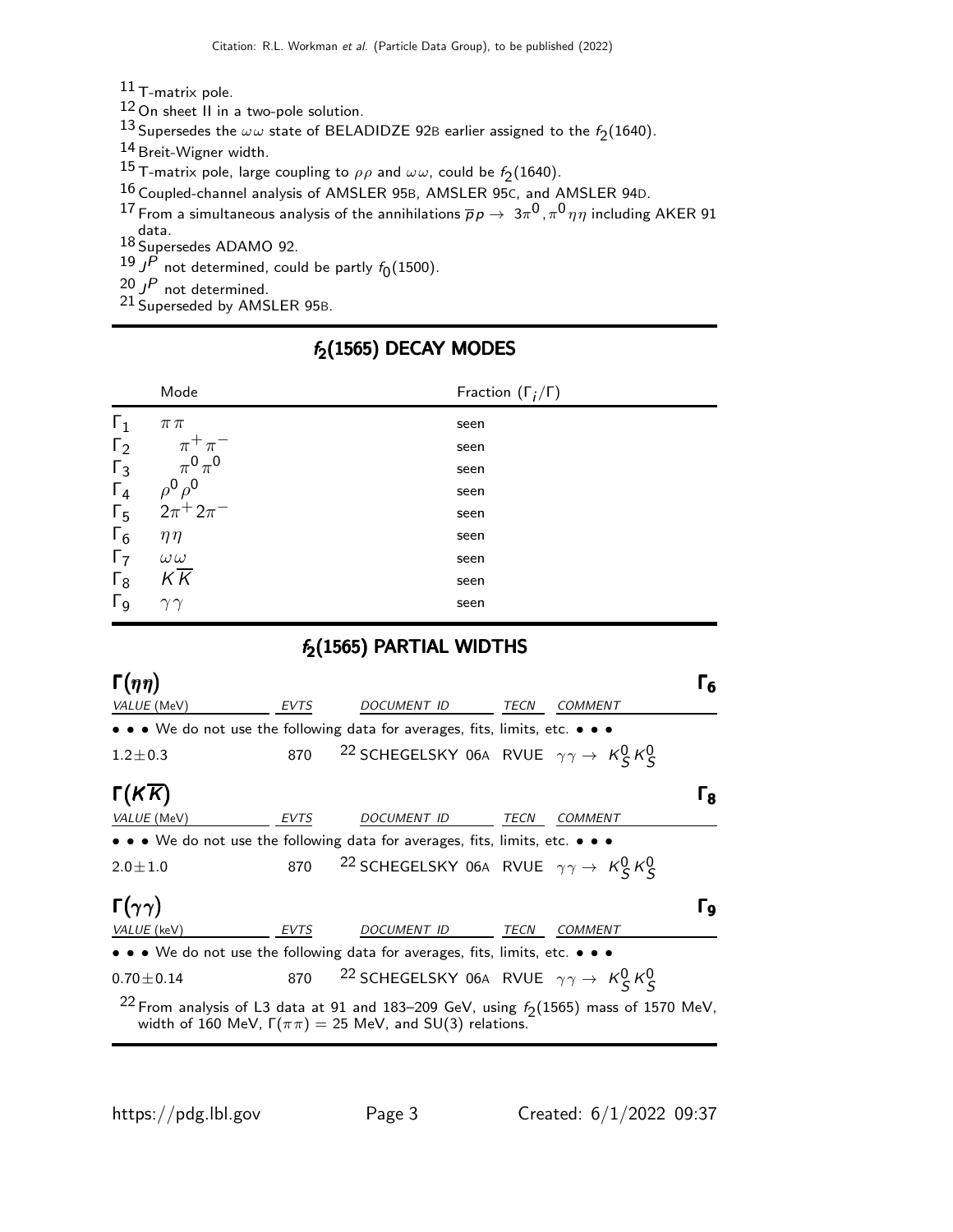## $f_2(1565)$  BRANCHING RATIOS

| $\Gamma(\pi\pi)/\Gamma_{\rm total}$                                                                                   |                          |    |                                                                                                                                                                                                                                             | $\Gamma_1/\Gamma$                   |
|-----------------------------------------------------------------------------------------------------------------------|--------------------------|----|---------------------------------------------------------------------------------------------------------------------------------------------------------------------------------------------------------------------------------------------|-------------------------------------|
| <b>VALUE</b>                                                                                                          | DOCUMENT ID TECN COMMENT |    |                                                                                                                                                                                                                                             |                                     |
| • • • We do not use the following data for averages, fits, limits, etc. • • •                                         |                          |    |                                                                                                                                                                                                                                             |                                     |
| seen                                                                                                                  | <b>BAKER</b>             |    | 99B SPEC $0 \overline{p} p \rightarrow \omega \omega \pi^0$                                                                                                                                                                                 |                                     |
| $\Gamma(\pi^+\pi^-)/\Gamma_{\rm total}$                                                                               |                          |    |                                                                                                                                                                                                                                             | $\mathsf{\Gamma_2}/\mathsf{\Gamma}$ |
| <i>VALUE</i>                                                                                                          | DOCUMENT ID TECN COMMENT |    |                                                                                                                                                                                                                                             |                                     |
| • • We do not use the following data for averages, fits, limits, etc. • • •                                           |                          |    |                                                                                                                                                                                                                                             |                                     |
| seen                                                                                                                  | <b>BERTIN</b>            | 98 | OBLX 0.05-0.405 $\overline{n}p \rightarrow$                                                                                                                                                                                                 |                                     |
| not seen                                                                                                              |                          |    | <sup>7+</sup> $\pi$ <sup>+</sup> $\pi$ <sup>+</sup> $\pi$ <sup>-</sup> $\pi$ <sup>+</sup> $\pi$ <sup>-</sup> $\pi$ <sup>0</sup><br>23 ANISOVICH 94B RVUE $\overline{p}p \rightarrow \pi$ <sup>+</sup> $\pi$ <sup>-</sup> $\pi$ <sup>0</sup> |                                     |
| seen                                                                                                                  | MAY                      |    | 89 ASTE $\overline{p}p \rightarrow \pi^+\pi^-\pi^0$                                                                                                                                                                                         |                                     |
| <sup>23</sup> ANISOVICH 94B is from a reanalysis of MAY 90.                                                           |                          |    |                                                                                                                                                                                                                                             |                                     |
| $\Gamma(\pi^0\pi^0)/\Gamma_{\rm total}$                                                                               |                          |    |                                                                                                                                                                                                                                             | $\Gamma_3/\Gamma$                   |
| VALUE                                                                                                                 | DOCUMENT ID TECN COMMENT |    |                                                                                                                                                                                                                                             |                                     |
| seen                                                                                                                  | AMSLER                   |    | 95B CBAR 0.0 $\overline{p}p \rightarrow 3\pi^0$                                                                                                                                                                                             |                                     |
| $\Gamma(\pi^+\pi^-)/\Gamma(\rho^0\rho^0)$                                                                             |                          |    |                                                                                                                                                                                                                                             | $\Gamma_2/\Gamma_4$                 |
| <u>VALUE</u><br><u> 1989 - Johann Barbara, martxa alemaniar a</u>                                                     | DOCUMENT ID TECN COMMENT |    |                                                                                                                                                                                                                                             |                                     |
| $\bullet \bullet \bullet$ We do not use the following data for averages, fits, limits, etc. $\bullet \bullet \bullet$ |                          |    |                                                                                                                                                                                                                                             |                                     |
| $0.042 \pm 0.013$                                                                                                     | <b>BRIDGES</b>           |    | 86B DBC $\overline{p}N \rightarrow 3\pi^{-}2\pi^{+}$                                                                                                                                                                                        |                                     |
| $\Gamma(\eta\eta)/\Gamma(\pi^0\pi^0)$                                                                                 |                          |    |                                                                                                                                                                                                                                             | $\Gamma_6/\Gamma_3$                 |
| <i>VALUE</i>                                                                                                          | DOCUMENT ID TECN COMMENT |    |                                                                                                                                                                                                                                             |                                     |
| • • We do not use the following data for averages, fits, limits, etc. • • •                                           |                          |    |                                                                                                                                                                                                                                             |                                     |
| $0.024 \pm 0.005 \pm 0.012$                                                                                           |                          |    | <sup>24</sup> ARMSTRONG 93C E760 $\overline{p}p \rightarrow \pi^0 \eta \eta \rightarrow 6\gamma$                                                                                                                                            |                                     |
| <sup>24</sup> J <sup>P</sup> not determined, could be partly $f_0(1500)$ .                                            |                          |    |                                                                                                                                                                                                                                             |                                     |
| $\Gamma(\omega\omega)/\Gamma_{\rm total}$                                                                             |                          |    |                                                                                                                                                                                                                                             | $\mathsf{\Gamma}_7/\mathsf{\Gamma}$ |
| <b>VALUE</b>                                                                                                          | DOCUMENT ID TECN COMMENT |    |                                                                                                                                                                                                                                             |                                     |
| • • • We do not use the following data for averages, fits, limits, etc. • • •                                         |                          |    |                                                                                                                                                                                                                                             |                                     |
| seen                                                                                                                  | <b>BAKER</b>             |    | 99B SPEC $0 \overline{p} p \rightarrow \omega \omega \pi^0$                                                                                                                                                                                 |                                     |
|                                                                                                                       |                          |    |                                                                                                                                                                                                                                             |                                     |

## $f_2(1565)$  REFERENCES

| ANISOVICH         | 09              | <b>IJMP A24 2481</b>        | V.V. Anisovich, A.V. Sarantsev |                          |
|-------------------|-----------------|-----------------------------|--------------------------------|--------------------------|
| AMELIN            | 06              | PAN 69 690                  | D.V. Amelin et al.             | (VES Collab.)            |
|                   |                 | Translated from YAF 69 715. |                                |                          |
| <b>SCHEGELSKY</b> | 06A             | EPJ A27 207                 | V.A. Schegelsky et al.         |                          |
| AMSLER            | 02              | EPJ C23 29                  | C. Amsler <i>et al.</i>        |                          |
| AMELIN            | 00              | NP A668 83                  | D. Amelin et al.               | (VES Collab.)            |
| <b>BAKER</b>      | 99B             | PL B467 147                 | C.A. Baker et al.              |                          |
| <b>BERTIN</b>     | 98              | PR D57 55                   | A. Bertin et al.               | (OBELIX Collab.)         |
| <b>BERTIN</b>     | 97C             | PL B408 476                 | A. Bertin <i>et al.</i>        | (OBELIX Collab.)         |
| ABELE             | 96C             | NP A609 562                 | A. Abele et al.                | (Crystal Barrel Collab.) |
| AMSLER            | 95B             | PL B342 433                 | C. Amsler et al.               | (Crystal Barrel Collab.) |
| AMSLER            | 95C             | PL B353 571                 | C. Amsler et al.               | (Crystal Barrel Collab.) |
| AMSLER            | 95 <sub>D</sub> | PL B355 425                 | C. Amsler et al.               | (Crystal Barrel Collab.) |
| <b>BALOSHIN</b>   | 95              | PAN 58 46                   | O.N. Baloshin et al.           | (ITER)                   |
|                   |                 | Translated from YAF 58 50.  |                                |                          |
|                   |                 |                             |                                |                          |